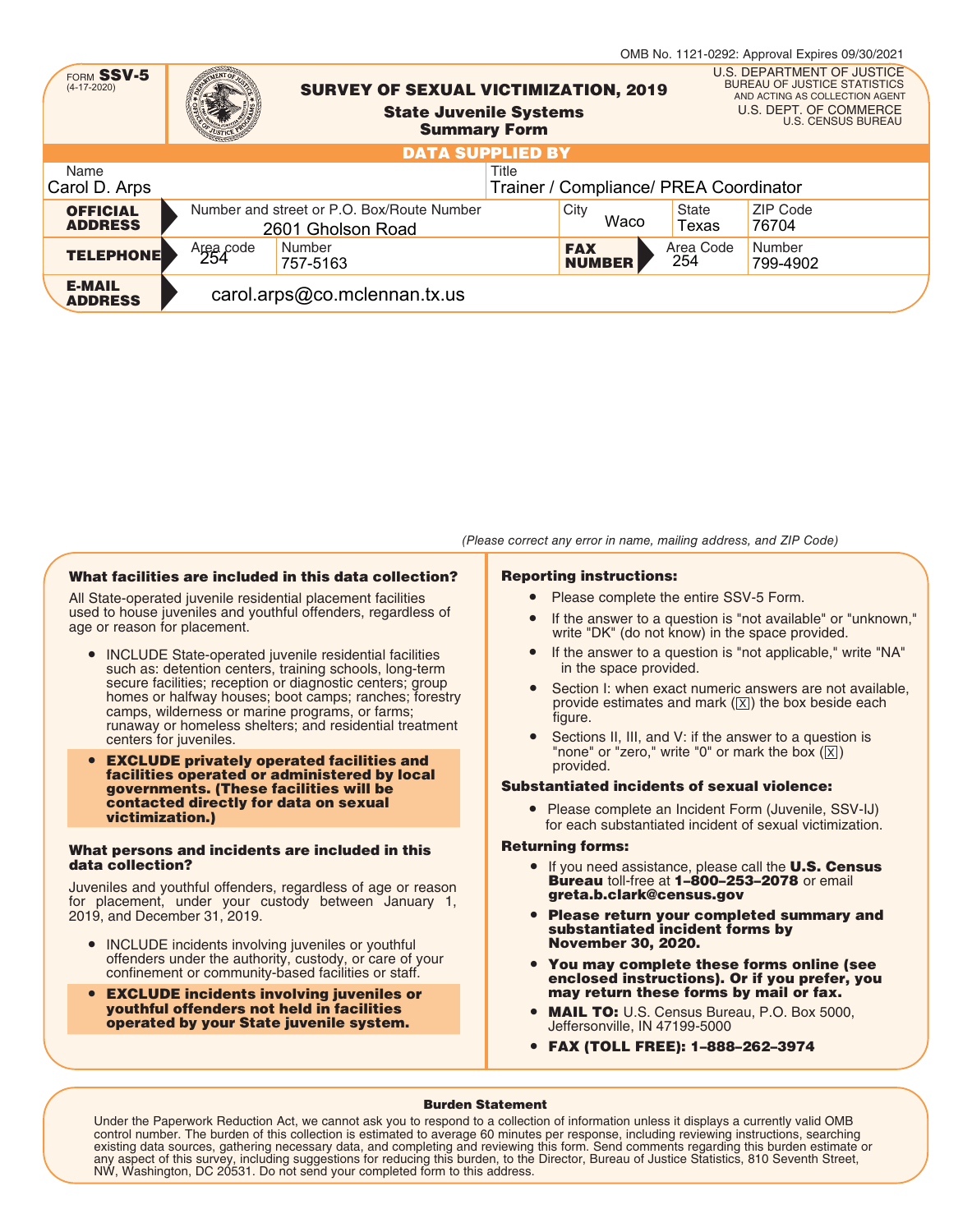# **DEFINITIONS**

# JUVENILES and YOUTHFUL OFFENDERS

● Any person under the jurisdiction of your State's juvenile system or youthful offender authority, regardless of age or reason for placement.

## FACILITIES

INCLUDE all State-operated facilities used to house juveniles or youthful offenders charged with or court-adjudicated for:

● Any offense that is illegal for both adults and juveniles;

OR

An offense that is ILLEGAL in your State for juveniles, but not for adults (running away, truancy, incorrigibility, curfew violations, and liquor violations).

EXCLUDE State-operated facilities used ONLY to house juveniles for:

● Non-criminal purposes (neglect, abuse, abandonment, or dependency);

**OR** 

● Being Persons in Need of Services (PINS) or Children in Need of Services (CHINS) who have assigned beds for reasons other than offenses.

# **Section I - GENERAL INFORMATION**

 $\Box$ 

1. On December 31, 2019, how many facilities operated by your State held juveniles or youthful offenders CHARGED WITH or COURT-ADJUDICATED FOR AN OFFENSE?

Number of facilities . . . . . . 1

- Count all juvenile residential facilities where young persons who have committed offenses may be housed overnight.
- Count each facility with a separate physical location only once. Do not count separate living/sleeping units, wings, floors, dorms, barracks, or cottages within a single facility.

| 2. On December 31, 2019, how many persons<br>held in the facilities reported in Item 1 were                                                                                                             |                 |  |  |  |  |  |
|---------------------------------------------------------------------------------------------------------------------------------------------------------------------------------------------------------|-----------------|--|--|--|--|--|
| a. Males                                                                                                                                                                                                | 11              |  |  |  |  |  |
| <b>b. Females</b>                                                                                                                                                                                       | 1               |  |  |  |  |  |
| c. TOTAL (Sum of Items 2a and $2b$ ).                                                                                                                                                                   | 12              |  |  |  |  |  |
| • Count persons held in the facilities reported in Item 1<br>regardless of age or reason for placement. Include<br>persons who were temporarily away but had assigned<br>beds on December 31, 2019.     |                 |  |  |  |  |  |
| 3. On December 31, 2019, how many persons<br>held in the facilities reported in Item 1 were                                                                                                             |                 |  |  |  |  |  |
| a. Age 17 or younger                                                                                                                                                                                    | 12              |  |  |  |  |  |
| b. Age 18 to 20                                                                                                                                                                                         | $\vert 0 \vert$ |  |  |  |  |  |
| c. Age 21 or older                                                                                                                                                                                      | <b>0</b>        |  |  |  |  |  |
| d. TOTAL (Sum of Items 3a through<br>3c should equal Item 2c)                                                                                                                                           | 12              |  |  |  |  |  |
| • Count all persons held in the facilities reported in Item 1<br>regardless of age or reason for placement. Include<br>persons who were temporarily away but had assigned<br>beds on December 31, 2019. |                 |  |  |  |  |  |
| 4. Between January 1, 2019, and December 31, 2019,<br>how many persons were admitted to or discharged<br>from the facilities reported in Item 1?                                                        |                 |  |  |  |  |  |
| a. TOTAL number admitted                                                                                                                                                                                | 534             |  |  |  |  |  |
| b. TOTAL number discharged                                                                                                                                                                              | 537             |  |  |  |  |  |
| Include all persons admitted into your State-operated<br>juvenile residential facilities by a formal legal document,<br>by the authority of the courts, or by some other official<br>agency.            |                 |  |  |  |  |  |
| Include all persons discharged from your<br>Ctate and invenile residential facilities after a                                                                                                           |                 |  |  |  |  |  |

- State-operated juvenile residential facilities after a period of confinement including sentence completion, pretrial releases, transfers to adult jurisdictions or to other States, and deaths.
- Exclude admissions and discharges resulting from returns from escape, administrative transfers to other juvenile facilities operated by your State, or temporary release including work/school release, medical appointments, other treatment facilities, or court appearances.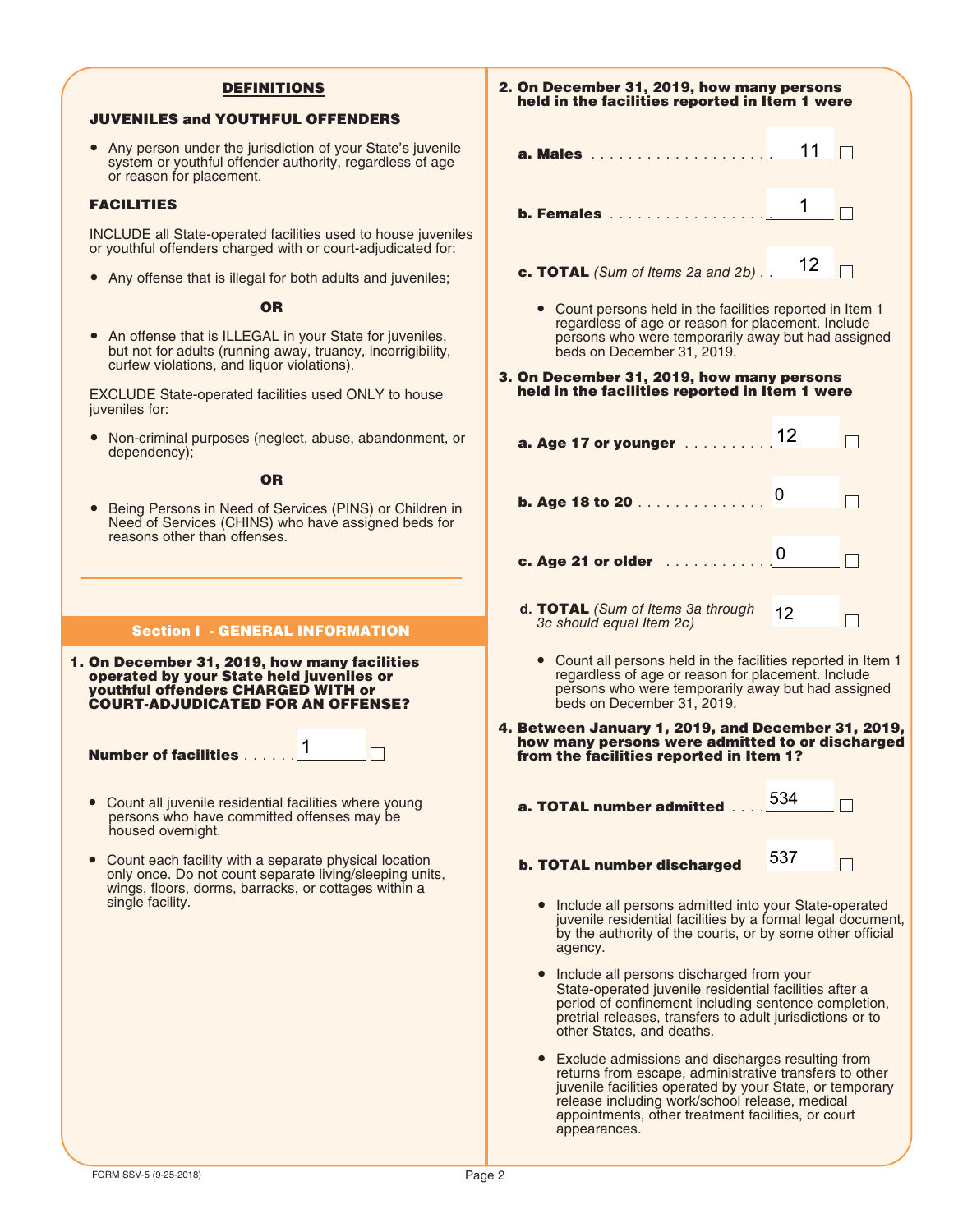# Section II - YOUTH ON YOUTH SEXUAL VICTIMIZATION

#### DEFINITIONS

The survey utilizes the definition of "sexual abuse" as provided by 28 C.F.R. §115.6 in the National Standards to Prevent, Detect, and Respond to Prison Rape (under the Prison Rape Elimination Act of 2003). Attempted nonconsensual sexual acts are included if recorded by the facility. For purposes of SSV, sexual abuse is disaggregated into three categories of youth-on-youth sexual victimization. These categories are:

## NONCONSENSUAL SEXUAL ACTS

Sexual contact of any person without his or her consent, or of a person who is unable to consent or refuse;

#### AND

Contact between the penis and the vulva or the penis and the anus, including penetration, however slight;

#### OR

● Contact between the mouth and the penis, vulva, or anus;

#### OR

● Penetration of the anal or genital opening of another person, however slight, by a hand, finger, object, or other instrument.

## ABUSIVE SEXUAL CONTACT

Sexual contact of any person without his or her consent, or of a person who is unable to consent or refuse;

### AND

- Intentional touching, either directly or through the clothing, of the genitalia, anus, groin, breast, inner thigh, or buttocks of any person.
- EXCLUDE incidents in which the contact was incidental to a physical altercation.

## SEXUAL HARASSMENT

Repeated and unwelcome sexual advances, requests for sexual favors, or verbal comments, gestures, or actions of a derogatory or offensive sexual nature by one youth directed toward another.

5. Does your State juvenile system record allegations of youth-on-youth NONCONSENSUAL SEXUAL ACTS?

#### 01  $\sqrt{ }$  Yes  $\rightarrow$  a. Do you record all reported occurrences, or only substantiated ones?

- $01$   $\sqrt{}$  All
- <sub>02</sub> □ Substantiated only

#### b. Do you record attempted NONCONSENSUAL SEXUAL ACTS or only completed ones?

 $01 \times$  Both attempted and completed 02 Completed only

 $_{02}$  No  $\rightarrow$  Please provide the definition used by your State juvenile system for youth-on-youth NONCONSENSUAL SEXUAL ACTS in the space below. Use that definition to complete Items 6 and 7.

6. Between January 1, 2019, and December 31, 2019, how many allegations of youth-on-youth NONCONSENSUAL SEXUAL ACTS were reported?

Number reported . . . . . . . . <u>Number reported</u> . . . . . . . . 2

- If an allegation involved multiple victimizations, count only once.
- Exclude any allegations that were reported as consensual.
- 7. Of the allegations reported in Item 6, how **many were** (Please contact the agency or office responsible for investigating allegations of sexual victimization in order to fully complete this form.)

a. Substantiated . . . . . . . . . None

The event was investigated and determined to have occurred, based on a preponderance of the evidence (28 C.F.R. §115.72).

**b. Unsubstantiated**  $\ldots$  . . . .  $\Box$  None

● The investigation concluded that evidence was insufficient to determine whether or not the event occured.

**c. Unfounded**  $\ldots$  . . . . . . .  $\Box$  None

- The investigation determined that the event did NOT occur.
- d. Investigation ongoing . . . . None

Evidence is still being gathered, processed or evaluated, and a final determination has not yet been made.

- e. TOTAL (Sum of Items 7a through 7d) . . . . . . . . . . None
	- The total should equal the number reported in Item 6.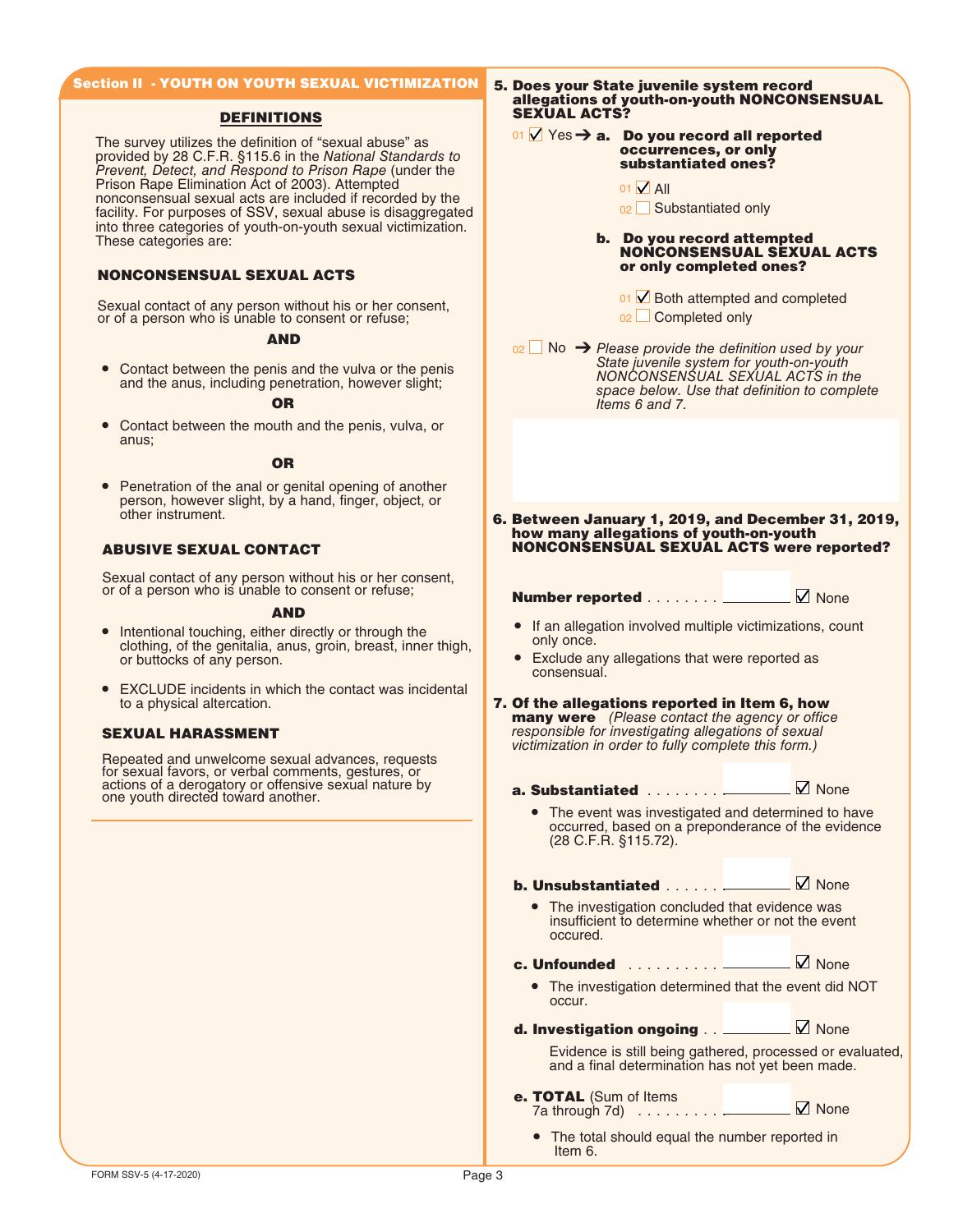| 8. Does your State juvenile system record<br>allegations of youth-on-youth ABUSIVE SEXUAL<br><b>CONTACT?</b> (See definitions on page 3.)<br>$_{01}$ $\sqrt{ }$ Yes $\rightarrow$ Can these be counted separately<br>from allegations of<br><b>NONCONSENSUAL SEXUAL ACTS?</b><br>01 $\sqrt{V}$ Yes<br>$02 \Box$ No $\rightarrow$ Skip to Item 11.<br>$_{02}$ No $\rightarrow$ Please provide an explanation in the space<br>below and then skip to Item 11.                                                                                                                            | 11. Does your State juvenile system record<br>allegations of youth-on-youth SEXUAL<br><b>HARASSMENT?</b> (See definitions on page 2.)<br>$\frac{1}{2}$ Yes $\rightarrow$ Do you record all reported allegations<br>or only substantiated ones?<br>01 XAII<br>02 Substantiated only<br>$_{02}$ No $\rightarrow$ Please provide an explanation in the space<br>below and then skip to Section III.                                                                                                                                               |
|----------------------------------------------------------------------------------------------------------------------------------------------------------------------------------------------------------------------------------------------------------------------------------------------------------------------------------------------------------------------------------------------------------------------------------------------------------------------------------------------------------------------------------------------------------------------------------------|------------------------------------------------------------------------------------------------------------------------------------------------------------------------------------------------------------------------------------------------------------------------------------------------------------------------------------------------------------------------------------------------------------------------------------------------------------------------------------------------------------------------------------------------|
| 9. Between January 1, 2019, and<br>December 31, 2019, how many allegations<br>of youth-on-youth ABUSIVE SEXUAL<br><b>CONTACT</b> were reported?                                                                                                                                                                                                                                                                                                                                                                                                                                        | 12. Between January 1, 2019, and<br>December 31, 2019, how many allegations of<br>youth-on-youth SEXUAL HARASSMENT<br>were reported?                                                                                                                                                                                                                                                                                                                                                                                                           |
| Number reported <u>Denverse M</u> None<br>• If an allegation involved multiple victimizations, count<br>only once.<br>• Exclude any allegations that were reported as<br>consensual.<br>10. Of the allegations reported in Item 9, how<br><b>many were</b> - (Please contact the agency or<br>office responsible for investigating allegations of<br>sexual victimization in order to fully complete this<br>form.)<br><b>b. Unsubstantiated</b> $\ldots$ $\ldots$ $\blacksquare$ None<br><b>c. Unfounded</b> $\Box$ None<br>d. Investigation ongoing . Mone<br>e. TOTAL (Sum of Items | • If an allegation involved multiple victims or youth<br>perpetrators, count only once.<br>• Exclude any allegations that were reported as<br>consensual.<br>13. Of the allegations reported in Item 12, how<br><b>many were</b> - (Please contact the agency or<br>office responsible for investigating allegations of<br>sexual victimization in order to fully complete this<br>form.)<br>$\cancel{N}$ None<br>$\mathsf{M}_{\mathsf{None}}$<br>$\overline{X}$ None<br>e. TOTAL (Sum of Items<br>13a through 13d) ____________ <b>X</b> None |
| • The total should equal the number reported in<br>Item 9.                                                                                                                                                                                                                                                                                                                                                                                                                                                                                                                             | • The total should equal the number reported in<br>Item $12.$                                                                                                                                                                                                                                                                                                                                                                                                                                                                                  |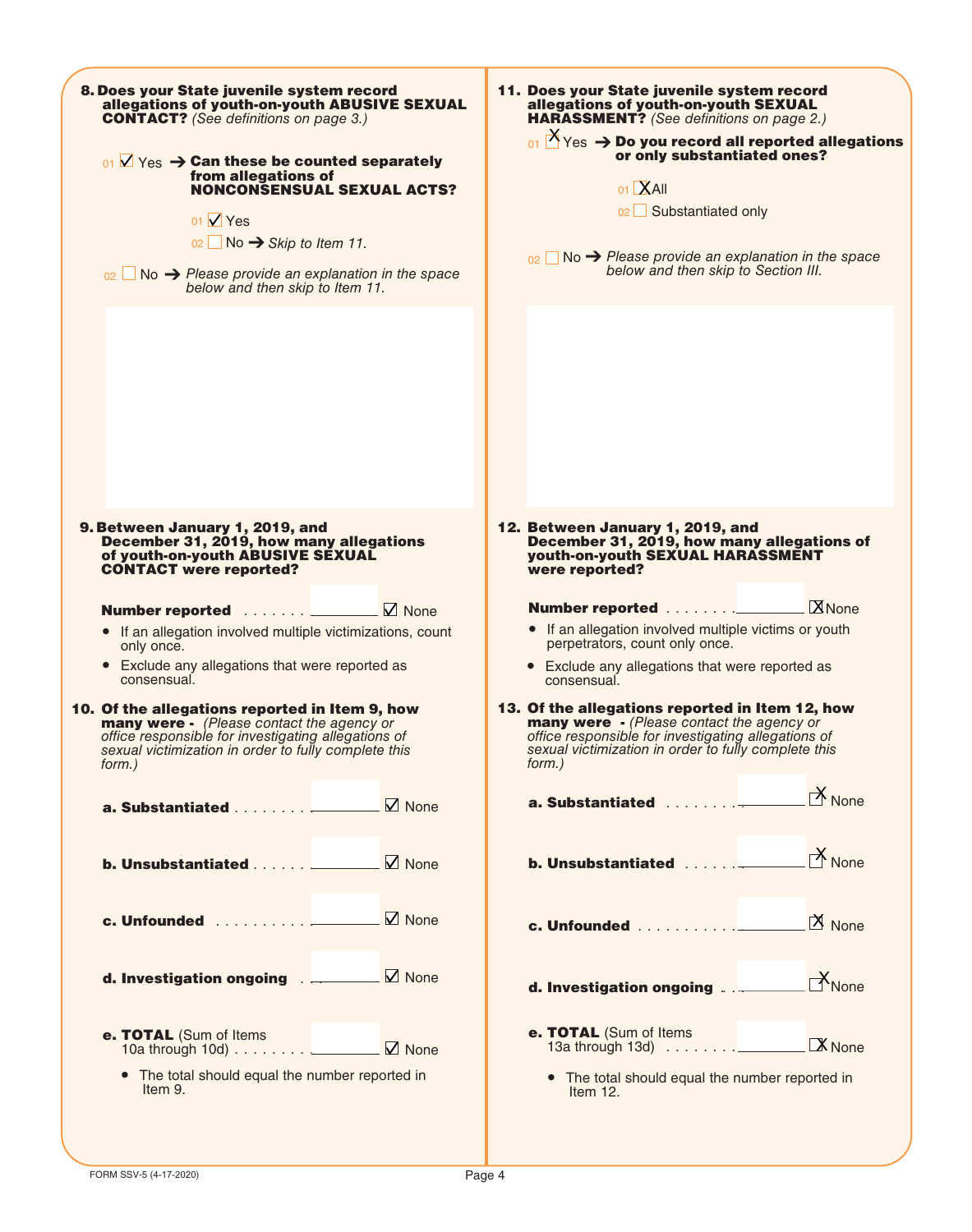# **Section III - STAFF-ON-YOUTH SEXUAL ABUSE**

# **DEFINITIONS**

The survey utilizes the definition of "sexual abuse" by a staff member, contractor or volunteer as provided by 28 C.F.R. §115.6 in the National Standards to Prevent, Detect, and Respond to Prison Rape (under the Prison Rape Elimination Act of 2003). For purposes of SSV, sexual abuse is disaggregated into two categories of staff-on-youth sexual abuse. These categories are:

## STAFF SEXUAL MISCONDUCT

Any behavior or act of a sexual nature directed toward a youth by an employee, volunteer, contractor, official visitor or other agency representative (exclude family, friend or other visitors).

Sexual relationships of a romantic nature between staff and youths are included in this definition. Consensual or nonconsensual sexual acts include—

● Intentional touching, either directly or through the clothing, of the genitalia, anus, groin, breast, inner thigh, or buttocks that is unrelated to official duties or with the intent to abuse, arouse, or gratify sexual desire;

#### OR

● Completed, attempted, threatened, or requested sexual acts;

#### OR

● Occurrences of indecent exposure, invasion of privacy, or staff voyeurism for reasons unrelated to official duties or for sexual gratification.

# STAFF SEXUAL HARASSMENT

Repeated verbal comments or gestures of a sexual nature to a youth by an employee, volunteer, contractor, official visitor, or other agency representative (exclude family, friends, or other visitors). Include—

● Demeaning references to gender; or sexually suggestive or derogatory comments about body or clothing;

#### OR

● Repeated profane or obscene language or gestures.

#### 14. Does your State juvenile system record allegations of STAFF SEXUAL MISCONDUCT?

#### $_{01}$   $\vee$  Yes  $\rightarrow$  Do you record all reported occurrences, or only substantiated ones?

 $01$   $\overline{V}$  All

o<sub>2</sub> Substantiated only

 $_{02}$  No  $\rightarrow$  Please provide an explanation in the space below and then skip to Item 17.

15. Between January 1, 2019, and December 31, 2019, how many allegations of STAFF SEXUAL MISCONDUCT were reported?

# Number reported . . . . . . . . \_\_\_\_\_\_\_\_ ☑ None

- If an allegation involved multiple victimizations, count only once.
- 16. Of the allegations reported in Item 15, how **many were** (Please contact the agency or office responsible for investigating allegations of sexual victimization in order to fully complete this form.)

**a. Substantiated**  $\ldots \ldots$   $\blacksquare$  None

- **b. Unsubstantiated**  $\ldots \ldots \ldots \square$  None
- c. Unfounded . . . . . . . . . . . . **X** None
- **d. Investigation ongoing**  $\Box$   $\Box$  None
- e. TOTAL (Sum of Items 16a through 16d) . . . . . . . . . .  $\mathsf{M}_{\mathsf{None}}$ 
	- The total should equal the number reported in Item 15.